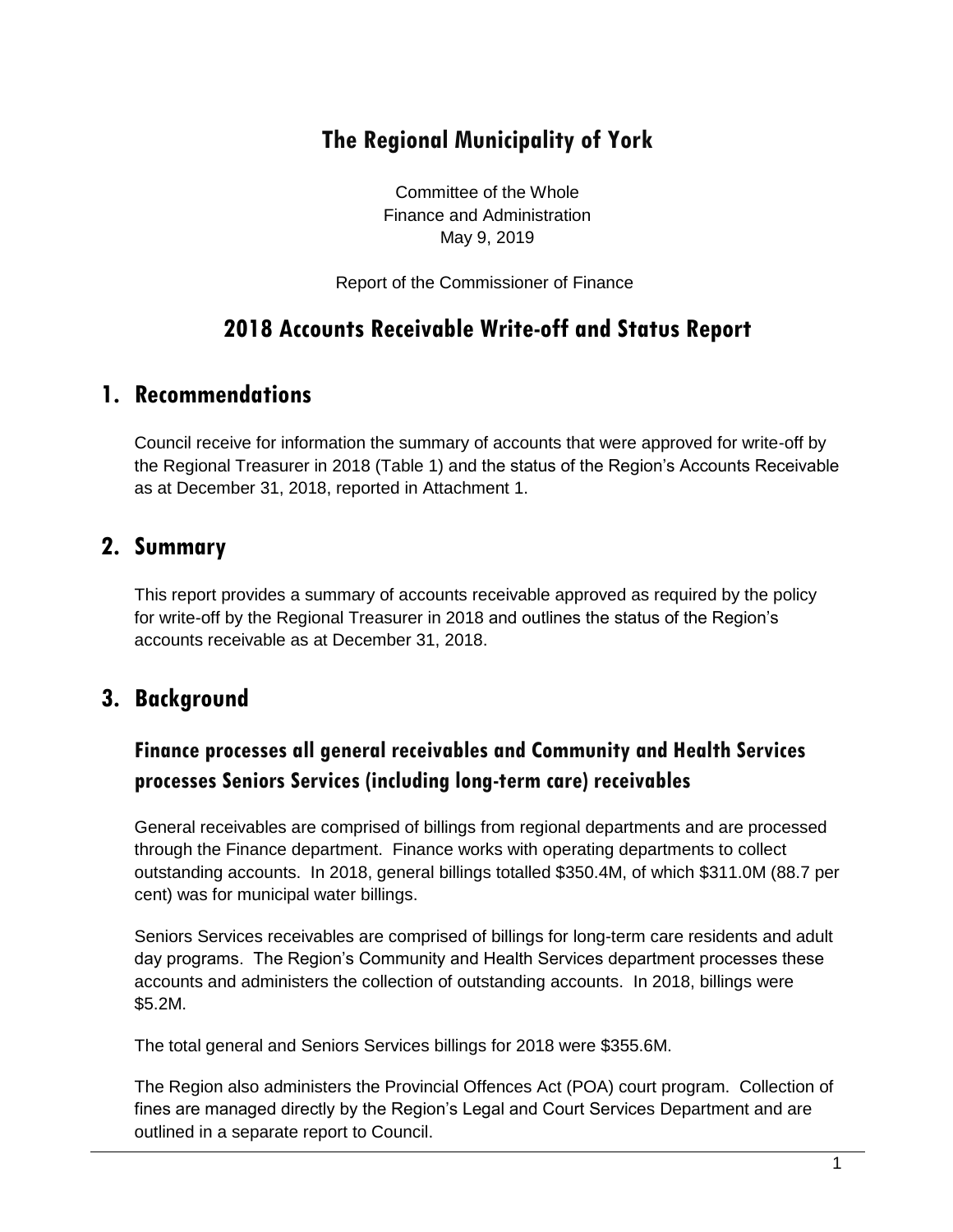### **Regional staff undertake various initiatives to help facilitate the collection of accounts receivable**

York Region's Collection of Accounts Policy provides for avenues that staff may pursue to support the collection of receivables. Staff action include sending a monthly reminder letter and following up with an email and/or phone call. Throughout this process, the Finance Department works with the relevant program area to resolve any outstanding issues. If a receivable reaches 90 days, the issue is forwarded to the Region's Legal Services staff if it is felt there is no reasonable response from the customer or foreseeable resolution. Legal staff may send a demand letter or pursue legal action if warranted. The use of an external collection agency may also be considered. When efforts to collect have been exhausted, the receivable will be submitted to the Regional Treasurer or to Council for write-off.

### **The Region's Collection of Accounts Policy outlines requirements for the writeoff and reporting of accounts receivable**

The Region's Collection of Accounts policy:

- Authorizes the Regional Treasurer to approve the write-off of uncollectible accounts for amounts up to and including \$25,000
- Requires Regional Council to approve the write-off of accounts in excess of \$25,000
- Requires the Regional Treasurer to report to Council the accounts written-off for the fiscal year
- Requires the Regional Treasurer to report to Council on the status of outstanding accounts receivable as at the end of each fiscal year.

### **4. Analysis**

### **The Regional Treasurer approved the write-off of 55 accounts totalling \$38,667.39 in 2018**

The Regional Treasurer approved the write-off of 55 accounts totalling \$38,667.39. The write-offs consisted of the following:

• Under general receivables, fifty-one accounts for unrecoverable traffic collision claims for property damages to York Region infrastructure, costs totalling \$24,264.84 were written off. These unrecoverable amounts are typically a result of insurance agencies having paid less than the replacement cost of materials and/or not paying part or all of the administration fees, or instances wherein the driver was not identified or did not have insurance coverage. The amounts written off in 2018 represented 0.007% of general billings.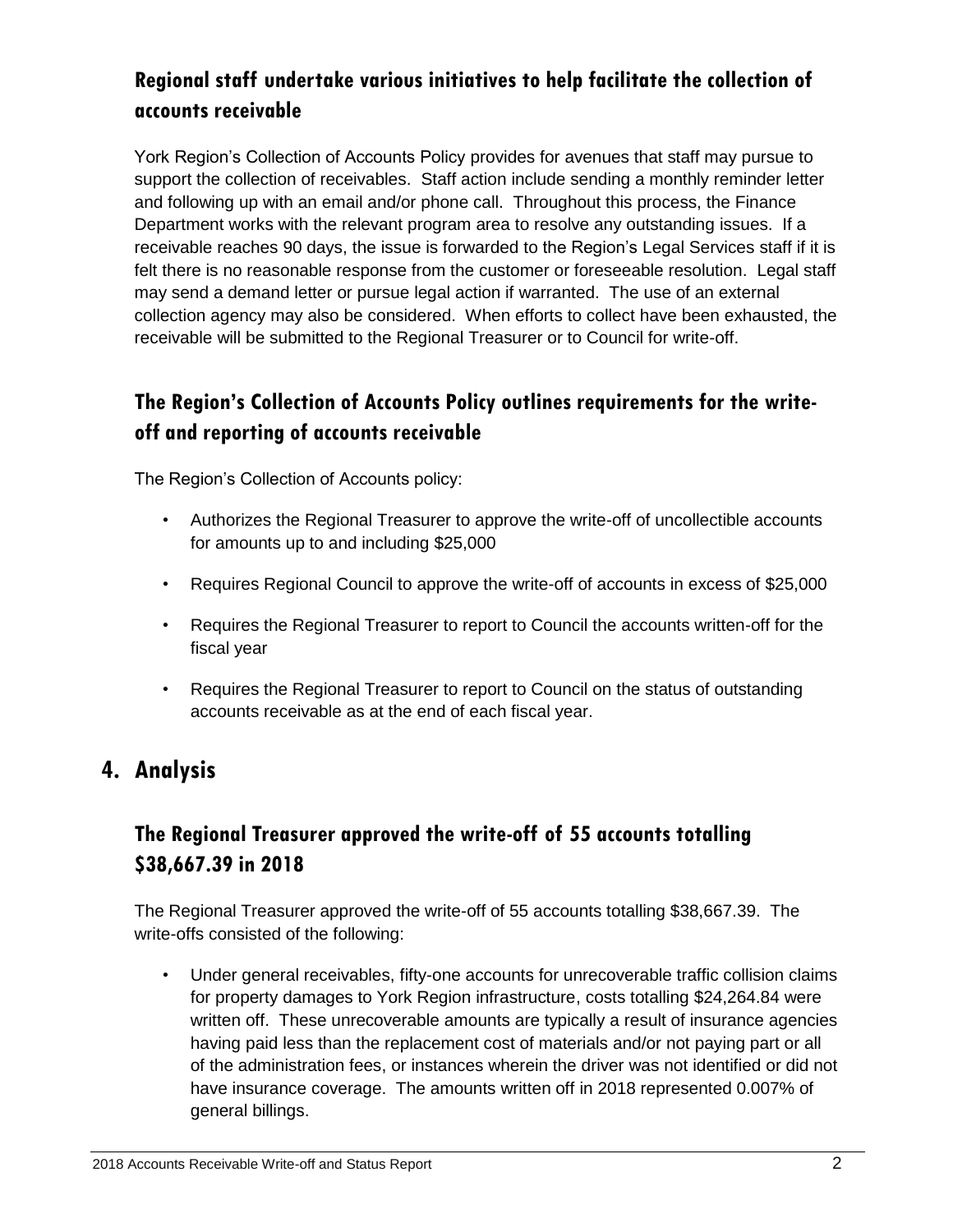Under Seniors Services receivables, four accounts totalling \$14,402.55 were written off. These accounts were for outstanding accommodation for long-term care residents. Community and Health Services have exhausted all efforts to collect these amounts. The amounts written off represented 0.277% of Seniors Services billings.

The number and amount of write-offs fluctuate from year to year for both the general and Seniors Services receivables due to varying and unpredictable circumstances. In the previous five years, general receivables written off represented anywhere from 0.002% to 0.010% of total billings, while Seniors Services write-offs represented anywhere from 0.018% to 0.211% of total billings.

Table 1 summarizes the write-offs in 2018 along with comparable details for the preceding year.

|                                 | 2018            |                          | 2017            |          |
|---------------------------------|-----------------|--------------------------|-----------------|----------|
| <b>Receivables</b>              | $#$ of Accounts | Amount                   | $#$ of Accounts | Amount   |
| <b>Traffic Collision Claims</b> | 51              | \$24,265                 | 24              | \$12,034 |
| <b>Bankrupt/Closed Entity</b>   |                 | $\overline{\phantom{a}}$ | 1               | 1,257    |
| Long-Term Care Facilities       | 4               | 14,403                   | 9               | 7,779    |
| Seniors Services Day Programs   |                 | $\overline{\phantom{a}}$ | $\overline{4}$  | 417      |
| <b>Total</b>                    | 55              | \$38,668                 | 38              | \$21,487 |
| Average                         |                 | \$703                    |                 | \$565    |

# **Table 1 Accounts Receivable Write-Off approved by the Regional Treasurer**

#### **There are no proposed write-offs for accounts greater than \$25,000 in 2018**

In 2018, no accounts greater than \$25,000 have been identified for write-off.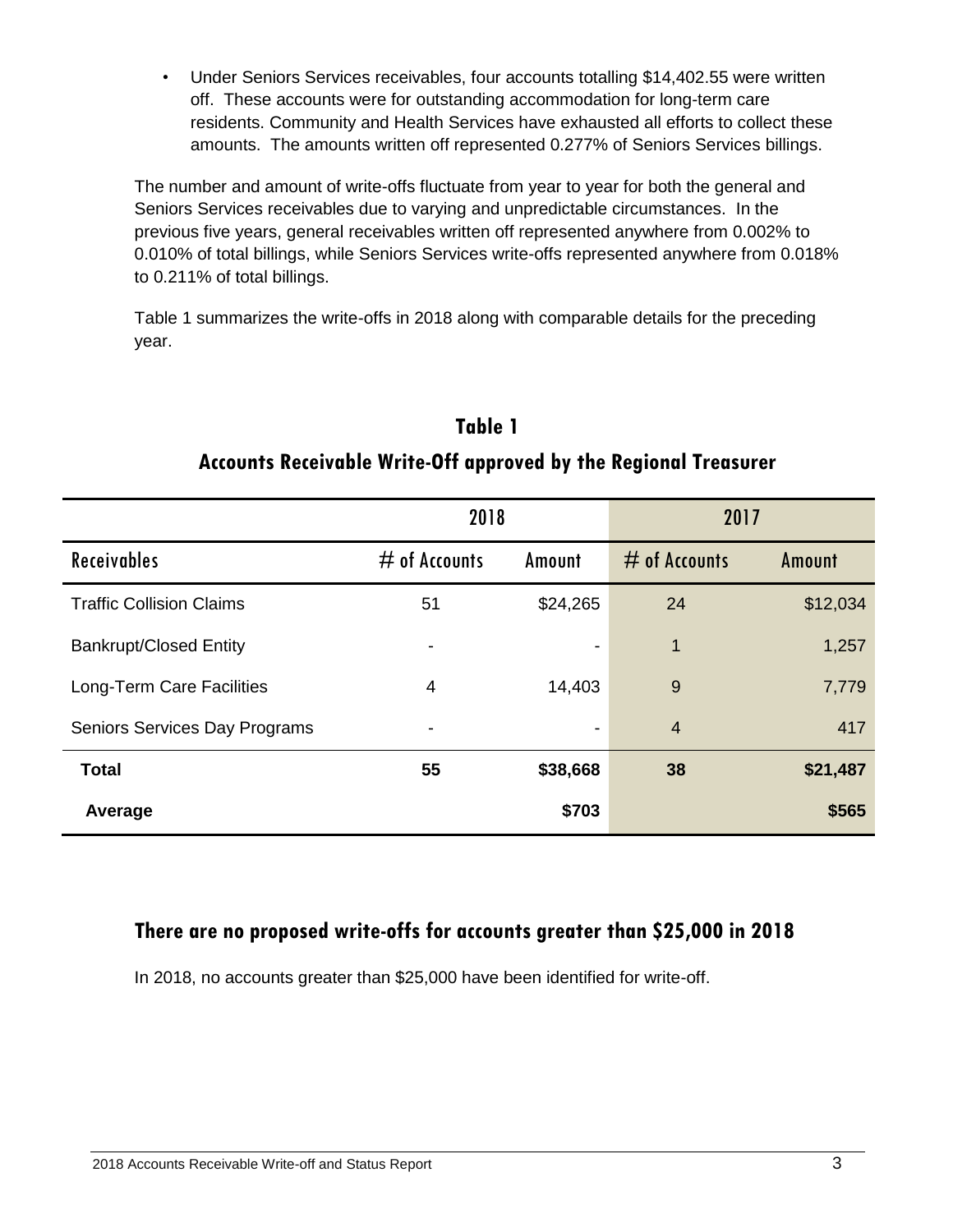### **As of December 31, 2018, the Accounts Receivable balance was \$69.9 million after write-offs**

In 2018, total accounts receivable billings were \$355.6M. Outstanding receivables as of December 31, 2018 were \$69.9M after write-offs, of which only 0.5% were greater than 90 days.

Table 2 summarizes the outstanding accounts receivable balance at year-end and provides a comparison with 2017.

| <b>Receivables</b>              | $0 - 90$ Days | $90 +$ Days | Total        |
|---------------------------------|---------------|-------------|--------------|
| <b>Local Municipalities</b>     | \$63,416,522  | \$72,756    | \$63,489,278 |
| <b>Other Municipalities</b>     | 711,203       | 60,484      | 771,687      |
| <b>Federal &amp; Provincial</b> | 516,335       |             | 516,335      |
| <b>Local Boards</b>             | 960,531       |             | 960,531      |
| $S$ undry <sup>1</sup>          | 3,479,615     | 205,163     | 3,684,778    |
| Long-Term Care Facilities       | 454,820       | 781         | 455,601      |
| Seniors Services Day Programs   | 23,959        | 1,096       | 25,055       |
| <b>Total</b>                    | \$69,562,985  | \$340,280   | \$69,903,265 |
| % of Total Receivable           | 99.5%         | 0.5%        | 100.0%       |
| <b>2017 Comparison</b>          | \$70,280,782  | \$350,303   | \$70,631,084 |
| % of Total Receivable           | 99.5%         | 0.5%        | 100.0%       |

# **Table 2 York Region Accounts Receivable as at December 31, 2018**

<sup>1</sup>Sundry receivables refer to accounts that do not fall into the other categories. These may include invoices for: traffic collision claims, road maintenance, waste disposal and police paid duty.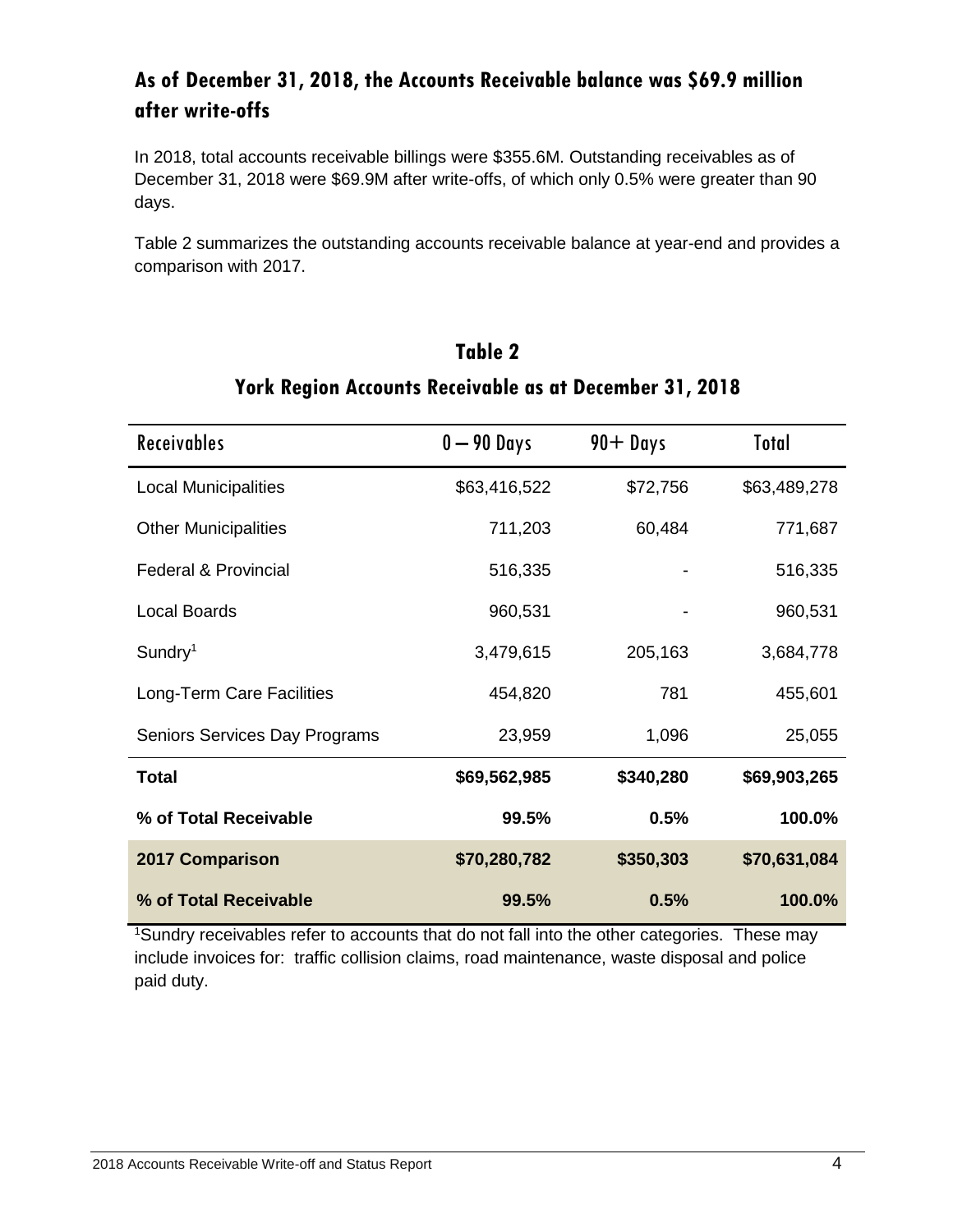### **As of March 31, 2019, 97.4 per cent of the year-end Accounts Receivable balance was collected**

Of the \$69.9M outstanding at year-end, payments totalling \$68.1M (97.4 per cent) were received as of March 31. Overall, this is consistent with figures from previous years. Table 3 below shows the portion of 2018 outstanding receivables collected by March 31.

Virtually all accounts receivable outstanding are expected to be collected. Receivables from municipalities, senior levels of governments and local boards are anticipated to be collected and most of the accounts under sundry and Seniors Services receivables are expected to be resolved as part of normal collection efforts. However, a relatively small percentage under sundry (mostly traffic collision claims) may not be collected due to various reasons and will form part of the accounts submitted for write-off for 2019.

#### **Table 3**

# **December 31, 2018 York Region Accounts Receivable Outstanding as of March 31, 2019**

| <b>Receivables</b>              | Dec 2018<br><b>Balance</b> | Collected<br>(as of March 31,<br>2019) | Remaining<br><b>Balance</b> |
|---------------------------------|----------------------------|----------------------------------------|-----------------------------|
| <b>Local Municipalities</b>     | \$63,489,278               | \$61,977,105                           | \$1,512,173                 |
| <b>Other Municipalities</b>     | 771,687                    | 705,360                                | 66,327                      |
| <b>Federal &amp; Provincial</b> | 516,335                    | 466,409                                | 49,926                      |
| <b>Local Boards</b>             | 960,531                    | 959,937                                | 594                         |
| $S$ undry <sup>1</sup>          | 3,684,778                  | 3,489,605                              | 195,172                     |
| <b>Seniors Services</b>         | 480,656                    | 474,242                                | 6,414                       |
| Total                           | \$69,903,265               | \$68,072,658                           | \$1,830,607                 |

<sup>1</sup>Sundry receivables refer to accounts that do not fall into the other categories. These may include invoices for: traffic collision claims, road maintenance, waste disposal and police paid duty.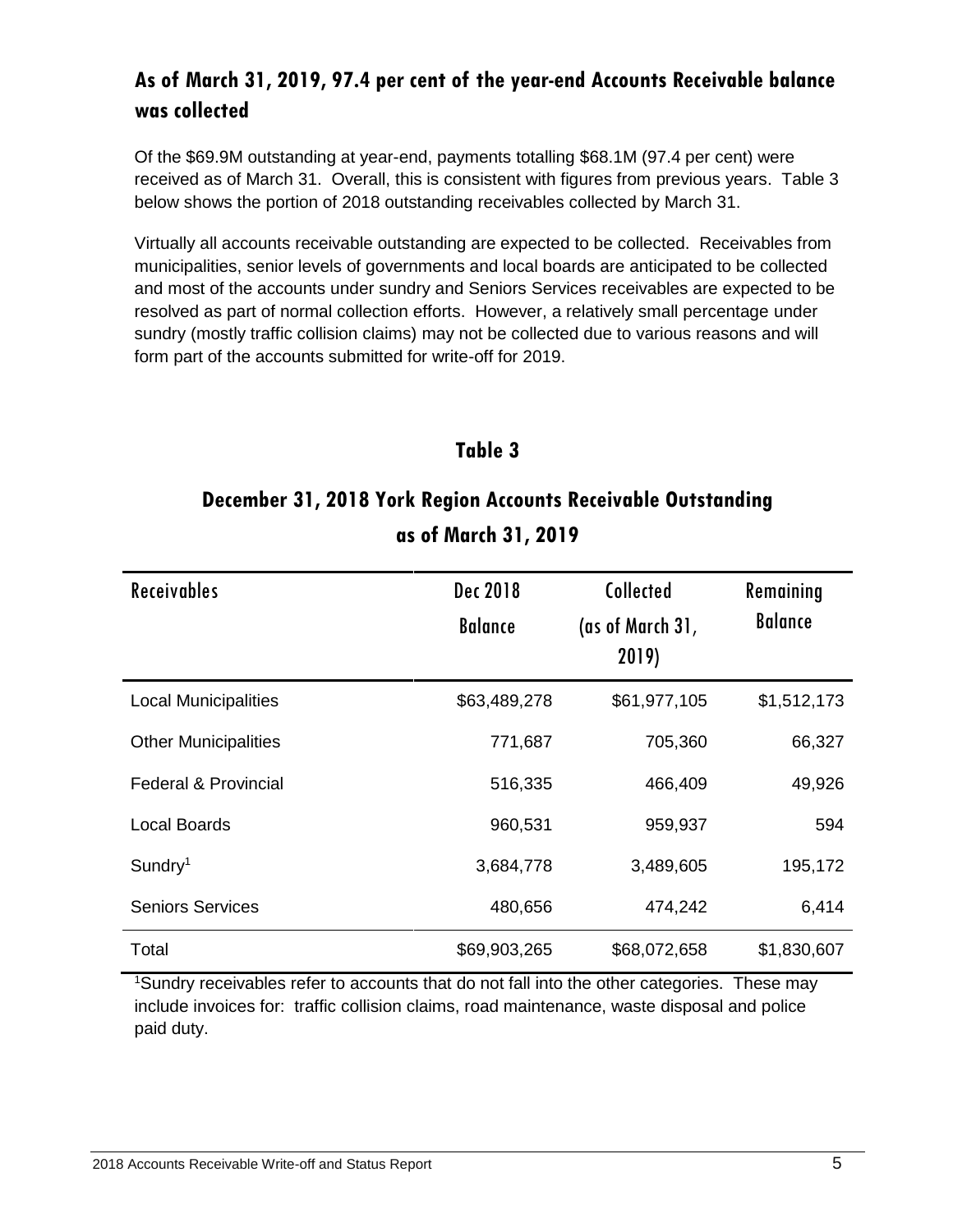### **Attachment 1 of this report details the Region's receivables at year-end in seven schedules with 2017 comparables:**

| Schedule 1: Summary of 2018 Accounts Receivables Aging                                                  |
|---------------------------------------------------------------------------------------------------------|
| Schedule 2: Summary of 2018 Local Municipalities Receivables Aging                                      |
| Schedule 3: Summary of 2018 Local Municipalities Receivables Aging - Water Billing                      |
| Schedule 4: Summary of 2018 Local Municipalities Receivables Aging - Other than<br><b>Water Billing</b> |
| Schedule 5: Summary of 2018 Other Municipalities Receivables Aging                                      |
| Schedule 6: Summary of 2018 Federal & Provincial Receivables Aging                                      |
| Schedule 7: Summary of 2018 Sundry Receivables Aging                                                    |

# **5. Financial**

The accounts receivables approved for write-off by the Regional Treasurer totalled \$38,667.39. The write-offs were recognized as a bad debt expense and were deducted from the Region's accounts receivables for the 2018 Financial Statements. After write-offs, the Accounts Receivable balance as at December 31, 2018 was \$69.9M, of which 97.4 per cent has been collected as of March 31, 2019. The Finance Department continues to work closely with the operating departments and Legal Services as part of regular collection efforts.

# **6. Local Impact**

Of the \$69.9M total accounts receivables, \$63.5M is owed by local municipalities. Water billings account for \$60.8M (95.7 per cent of Local Municipalities), of which 100% has been received as of March 31, 2019. Regional staff continue to work with partners from the local municipalities as part of the collection process.

# **7. Conclusion**

The write-off of 55 accounts approved by the Regional Treasurer for 2018 totalled \$38,667.39. The full write-off amount was recognized in 2018.

Of the \$69.9M receivables outstanding at December 31, 2018, \$68.1M or 97.4 per cent was collected as of March 31, 2019.